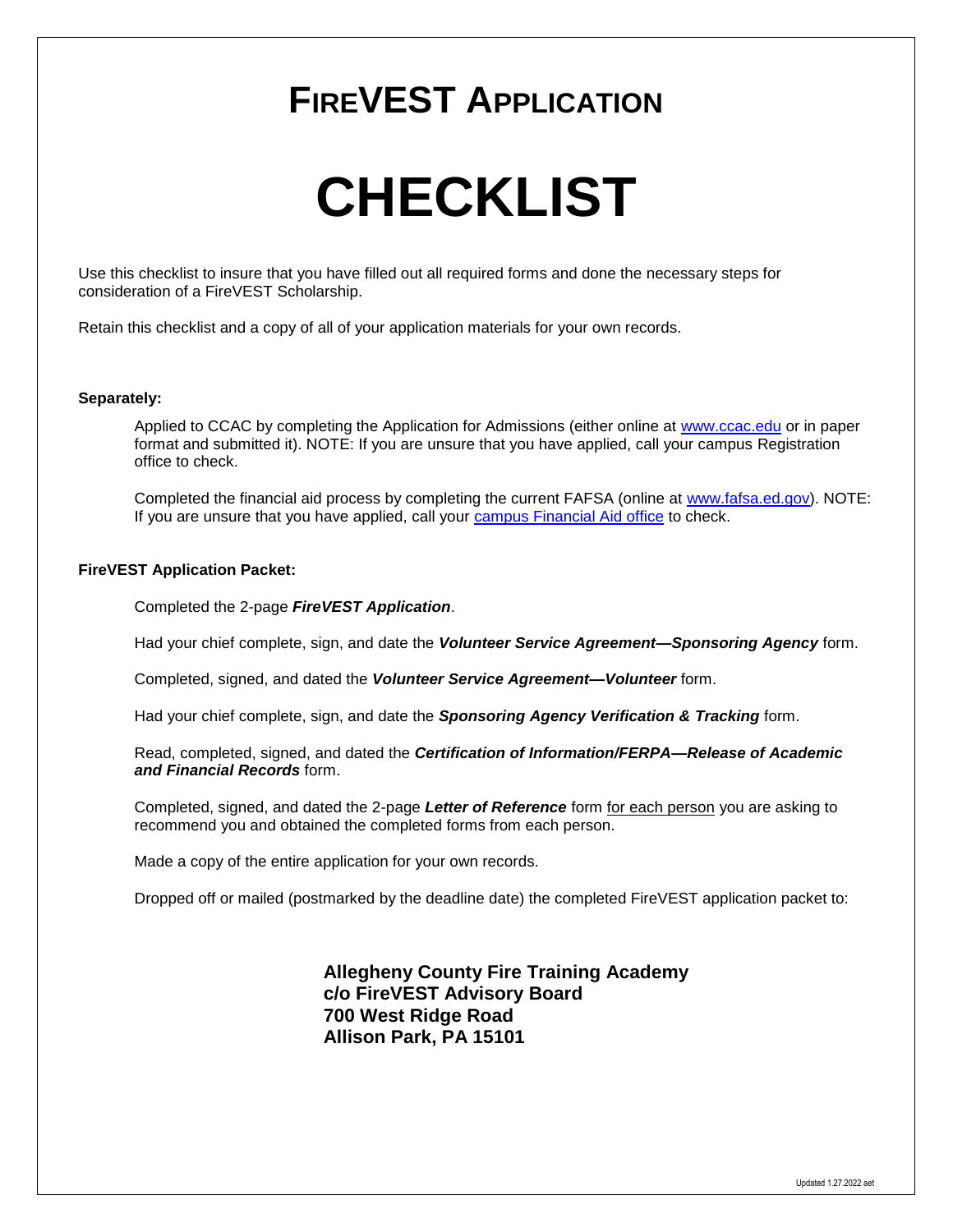## **FIREVEST APPLICATION**

### **R E A D C A R E F U L L Y**

**E-Mail Completed Application to:**

**Glenn Kopec Applications are due: Applications are due:** 

**c/o FireVEST Advisory Board May 15** – For Fall Admission (August) [firevest@alleghenycounty.us](mailto:firevest@alleghenycounty.us) **November 15** – For Spring Admission (January)

**The FAFSA should be filed** *no later than two weeks before* **the application deadline.**

FAFSA: Free Application for Federal Student Aid (available online at [www.fafsa.ed.gov\)](http://www.fafsa.ed.gov/)

*Note: If you have any questions, need application materials, or want to request additional information, contact (724) 325-6626*

**NOTE:** You must separately complete the CCAC application for admission (available online at [www.ccac.edu\)](http://www.ccac.edu/) and the financial aid process [\(www.fafsa.ed.gov](http://www.fafsa.ed.gov/)) before applying to the FireVEST scholarship program.

**APPLICANT NAME:**

|                                                       | Last                                                                                                                                                                                                                                    |        | First                   | Middle |  |  |
|-------------------------------------------------------|-----------------------------------------------------------------------------------------------------------------------------------------------------------------------------------------------------------------------------------------|--------|-------------------------|--------|--|--|
| <b>Training Timeline</b>                              | <b>Instructions:</b> include training that has been completed as well as tentative dates for any<br>upcoming planned training you will be taking.<br>Must complete all training within 2 years of start of FireVEST Scholarship Program |        |                         |        |  |  |
|                                                       |                                                                                                                                                                                                                                         |        | <b>Please Check One</b> | Year   |  |  |
| Introduction to the Fire Service                      |                                                                                                                                                                                                                                         | Spring | Summer                  | Fall   |  |  |
| <b>HazMat Awareness</b>                               |                                                                                                                                                                                                                                         | Spring | Summer                  | Fall   |  |  |
| <b>Fireground Support</b>                             |                                                                                                                                                                                                                                         | Spring | Summer                  | Fall   |  |  |
| <b>Exterior Firefighter</b>                           |                                                                                                                                                                                                                                         | Spring | Summer                  | Fall   |  |  |
| <b>HazMat Operations</b>                              |                                                                                                                                                                                                                                         | Spring | Summer                  | Fall   |  |  |
| <b>Interior Firefighter</b>                           |                                                                                                                                                                                                                                         | Spring | Summer                  | Fall   |  |  |
| <b>CPR</b>                                            |                                                                                                                                                                                                                                         | Spring | Summer                  | Fall   |  |  |
| <b>First Aid Training (or higher)</b>                 |                                                                                                                                                                                                                                         | Spring | Summer                  | Fall   |  |  |
| Firefighter I Certification (Pro-Board/IFSAC or both) |                                                                                                                                                                                                                                         | Spring | Summer                  | Fall   |  |  |

*(Level of training subject to your sponsoring agency's requirements)*

## **Provide a copy of completed certifications.**

*Check One: Associate's Degree Certificate Program*

*Course of Study Estimated Credits Required*

*Estimated Completion Date*

Page 1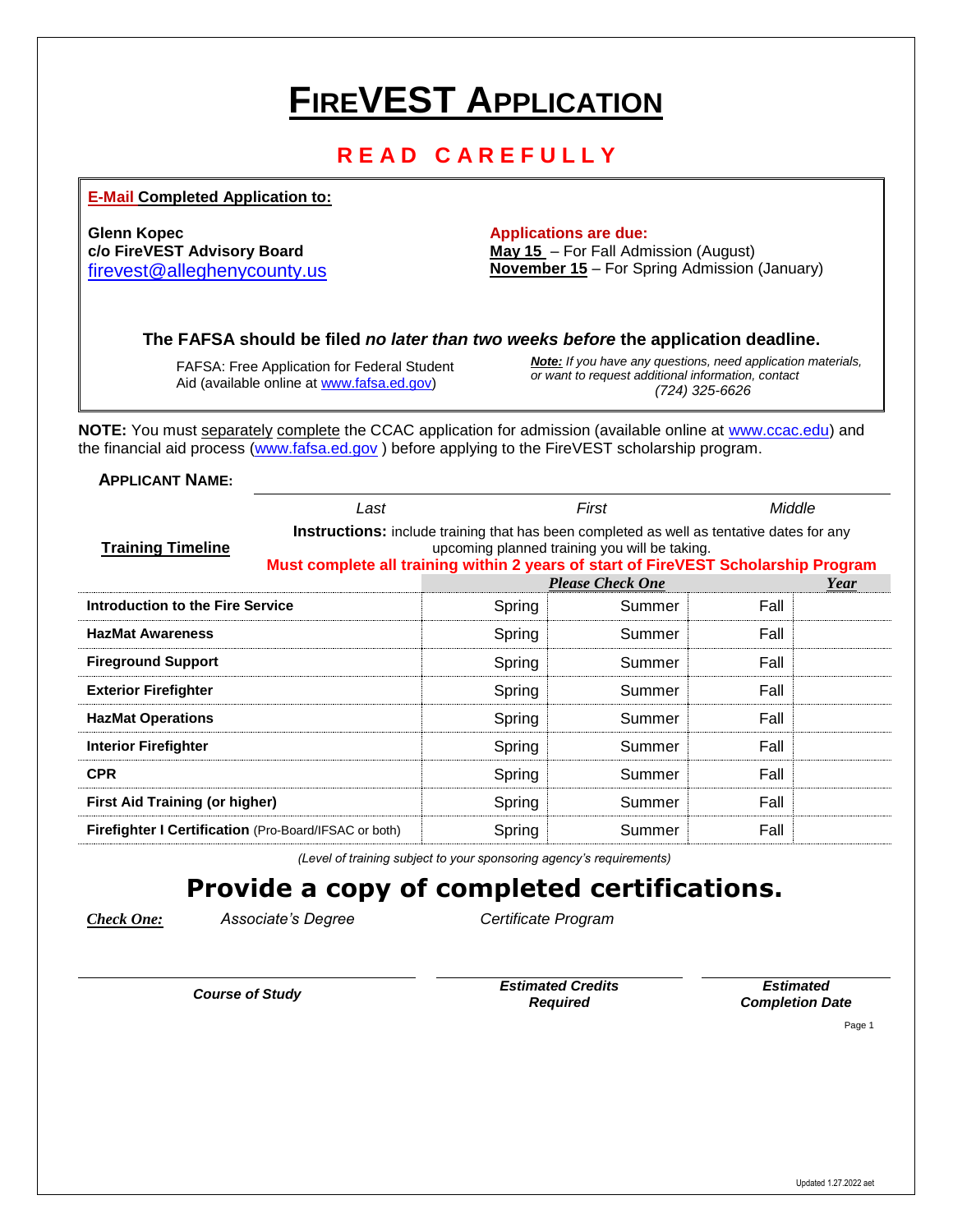## **FIREVEST APPLICATION**

| <b>Applicant Name:</b>                                                                                                                   |              |     |                                                                                                |  |  |  |  |  |
|------------------------------------------------------------------------------------------------------------------------------------------|--------------|-----|------------------------------------------------------------------------------------------------|--|--|--|--|--|
| <b>D.O.B.</b>                                                                                                                            |              |     | Year<br>C:<br>W:                                                                               |  |  |  |  |  |
|                                                                                                                                          | <b>Month</b> | Day |                                                                                                |  |  |  |  |  |
| <b>Address 1:</b>                                                                                                                        |              |     |                                                                                                |  |  |  |  |  |
| <b>Address 2:</b>                                                                                                                        |              |     |                                                                                                |  |  |  |  |  |
| City:                                                                                                                                    |              |     |                                                                                                |  |  |  |  |  |
| State:                                                                                                                                   |              |     |                                                                                                |  |  |  |  |  |
| Zip Code:                                                                                                                                |              |     |                                                                                                |  |  |  |  |  |
| Phone #'s:                                                                                                                               | H:           |     |                                                                                                |  |  |  |  |  |
| Email:                                                                                                                                   |              |     |                                                                                                |  |  |  |  |  |
| <b>Sponsoring Agency:</b>                                                                                                                |              |     |                                                                                                |  |  |  |  |  |
| <b>Fire Chief:</b>                                                                                                                       |              |     |                                                                                                |  |  |  |  |  |
| Date Joined:                                                                                                                             |              |     |                                                                                                |  |  |  |  |  |
| Check this box IF<br>you are in a LIVE-IN PROGRAM with your fire department.                                                             |              |     |                                                                                                |  |  |  |  |  |
| Explain how this program fits with your own educational, professional, and/or personal goals.<br>(Attach additional pages, as necessary) |              |     |                                                                                                |  |  |  |  |  |
|                                                                                                                                          |              |     |                                                                                                |  |  |  |  |  |
|                                                                                                                                          |              |     | Describe your plan for balancing commitments at home, work, school, and the sponsoring agency. |  |  |  |  |  |

**(Attach additional pages, as necessary)**

**Note: It is the responsibility of the FireVEST scholarship recipient to provide all required materials to the appropriate people by the deadlines set in order to remain eligible for continued sponsorship. This includes, but is not limited to any changes of address or name.**

#### **CHIEF: Check one:**

*New Recruit*—a member of no more than six (6) months in good standing of a volunteer fire department/company.

Active Firefighter—actively involved in fire dept/co of more than six (6) months in good standing; trained to perform the function of fire prevention and suppression, and performs to their own department's minimum standards.

Page 2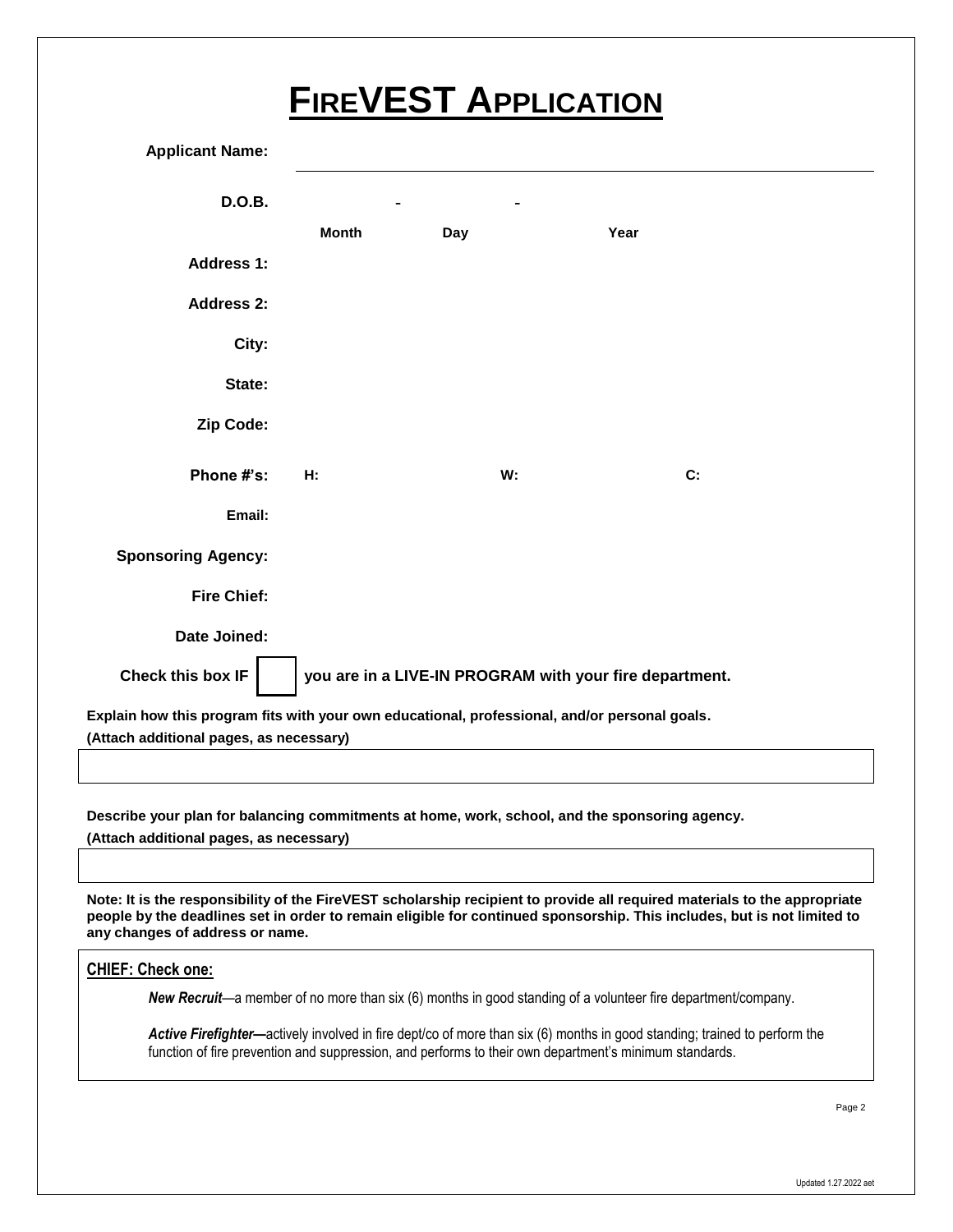## **VOLUNTEER SERVICE AGREEMENT—SPONSORING AGENCY**

|                                                       | <b>APPLICANT NAME:</b>                 | SPONSORED BY: County Executive Rich Fitzgerald, Community College of Allegheny County (CCAC), and the Allegheny County Fire Academy                                                                                        |                         |           |
|-------------------------------------------------------|----------------------------------------|----------------------------------------------------------------------------------------------------------------------------------------------------------------------------------------------------------------------------|-------------------------|-----------|
|                                                       | <b>APPLICANT D.O.B:</b>                |                                                                                                                                                                                                                            |                         |           |
|                                                       | <b>SPONSORING AGENCY:</b>              |                                                                                                                                                                                                                            | Station #:              |           |
|                                                       | FIRE CHIEF NAME (Print):               |                                                                                                                                                                                                                            | <b>CHIEF'S PHONE #:</b> |           |
|                                                       | <b>CHIEF'S EMAIL:</b>                  |                                                                                                                                                                                                                            |                         |           |
|                                                       | <b>COURSE OF STUDY:</b>                |                                                                                                                                                                                                                            |                         | Full Time |
|                                                       |                                        |                                                                                                                                                                                                                            |                         | Part Time |
|                                                       |                                        | INSTRUCTIONS: To be filled out once at time of application.                                                                                                                                                                |                         |           |
|                                                       |                                        | Volunteer is to fill out the top portion of this form. • Fire Chief is to initial each statement below, sign, and date this form.                                                                                          |                         |           |
|                                                       |                                        | As a Sponsoring Agency, we commit to provide the following to the FireVEST Volunteer and,<br>when applicable, to the Advisory Board:                                                                                       |                         |           |
| <b>Initial next</b><br>to each<br>statement<br>below. |                                        |                                                                                                                                                                                                                            |                         |           |
|                                                       |                                        | Confirmation that the candidate has met all local requirements for acceptance into the membership of the<br>Sponsoring Agency through the Sponsoring Agency Verification and Tracking Form.                                |                         |           |
|                                                       | following their course of study.       | A clear explanation of the Sponsoring Agency's requirements that the candidate must fulfill prior to, during, and                                                                                                          |                         |           |
|                                                       |                                        | A copy of Sponsoring Agency by-laws, standard operating procedures, or other duties and requirements.                                                                                                                      |                         |           |
|                                                       | Proper personal protection equipment.  |                                                                                                                                                                                                                            |                         |           |
|                                                       |                                        | Qualified training commensurate with agency, local, county, state, and national standards.                                                                                                                                 |                         |           |
|                                                       | acceptable level of volunteer service. | The Sponsoring Agency Verification and Tracking Form submitted on a semester basis to the FireVEST Advisory<br>Board, indicating whether the FireVEST Volunteer is providing the Sponsoring Agency with an appropriate and |                         |           |
|                                                       |                                        | Opportunities for development, advancement in rank, varied experiences, and further training.                                                                                                                              |                         |           |
|                                                       |                                        |                                                                                                                                                                                                                            |                         |           |
|                                                       |                                        | Fire Chief Signature                                                                                                                                                                                                       |                         | Date      |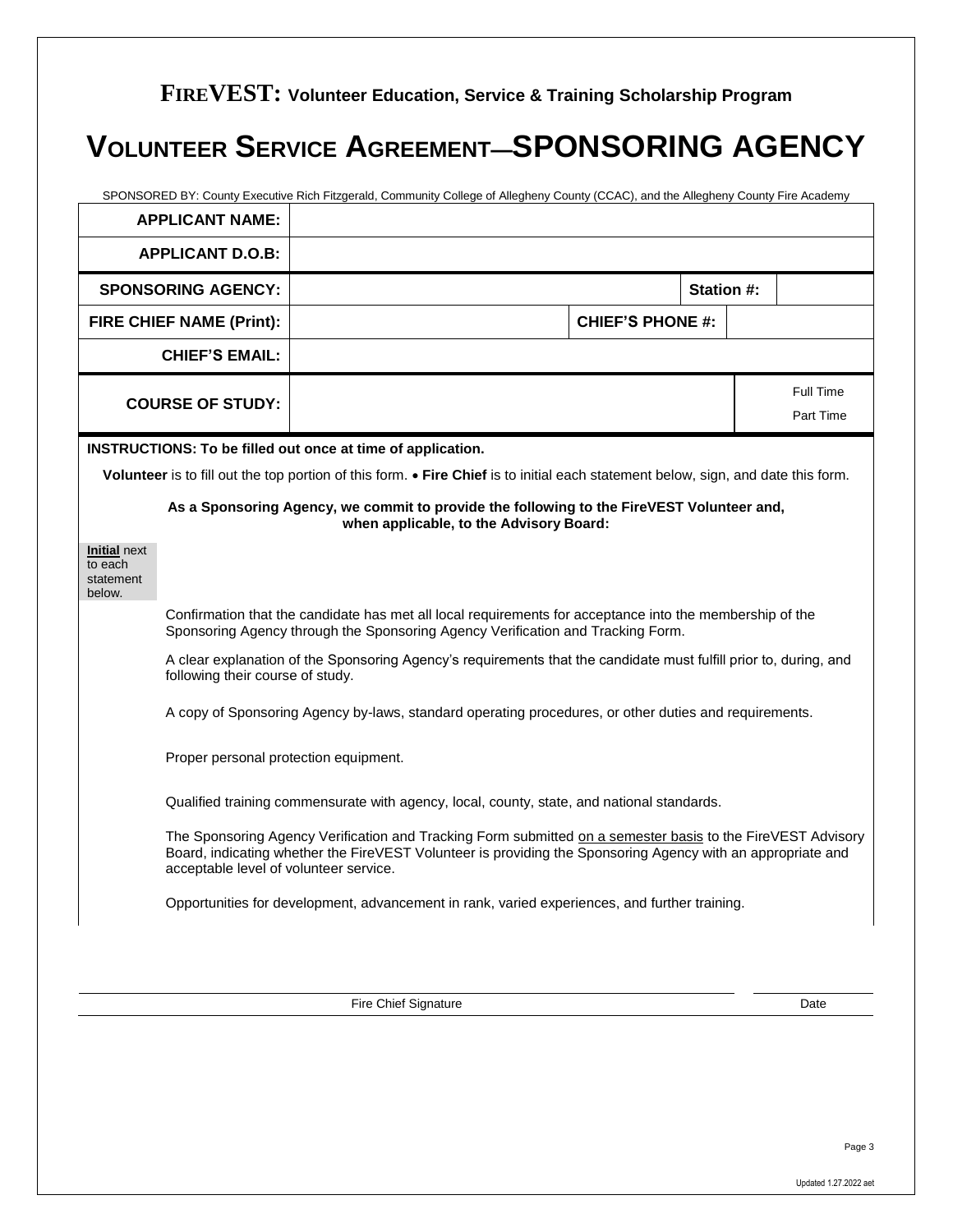## **VOLUNTEER SERVICE AGREEMENT— VOLUNTEER**

|                                                       | SPONSORED BY: County Executive Rich Fitzgerald, Community College of Allegheny County (CCAC), and the Allegheny County Fire Academy<br><b>APPLICANT NAME:</b>                                                                                                                                                                                                                                                                                                                                               |  |                                                                                 |  |                         |  |            |                        |
|-------------------------------------------------------|-------------------------------------------------------------------------------------------------------------------------------------------------------------------------------------------------------------------------------------------------------------------------------------------------------------------------------------------------------------------------------------------------------------------------------------------------------------------------------------------------------------|--|---------------------------------------------------------------------------------|--|-------------------------|--|------------|------------------------|
|                                                       | <b>APPLICANT D.O.B:</b>                                                                                                                                                                                                                                                                                                                                                                                                                                                                                     |  |                                                                                 |  |                         |  |            |                        |
|                                                       | <b>SPONSORING AGENCY:</b>                                                                                                                                                                                                                                                                                                                                                                                                                                                                                   |  |                                                                                 |  |                         |  | Station #: |                        |
|                                                       | FIRE CHIEF NAME (Print):                                                                                                                                                                                                                                                                                                                                                                                                                                                                                    |  |                                                                                 |  | <b>CHIEF'S PHONE #:</b> |  |            |                        |
| <b>CHIEF'S EMAIL:</b>                                 |                                                                                                                                                                                                                                                                                                                                                                                                                                                                                                             |  |                                                                                 |  |                         |  |            |                        |
|                                                       | <b>COURSE OF STUDY:</b>                                                                                                                                                                                                                                                                                                                                                                                                                                                                                     |  |                                                                                 |  |                         |  |            | Full Time<br>Part Time |
|                                                       | INSTRUCTIONS: To be filled out once at time of application.<br>Volunteer is to fill out this page in its entirety • Initial each statement below • Sign and date this form.                                                                                                                                                                                                                                                                                                                                 |  |                                                                                 |  |                         |  |            |                        |
|                                                       |                                                                                                                                                                                                                                                                                                                                                                                                                                                                                                             |  | As a FireVEST Volunteer for the sponsoring<br>agency, I agree to the following: |  |                         |  |            |                        |
| <b>Initial next</b><br>to each<br>statement<br>below. |                                                                                                                                                                                                                                                                                                                                                                                                                                                                                                             |  |                                                                                 |  |                         |  |            |                        |
|                                                       | I agree to apply for all available sources of financial aid via the standard FAFSA (Free Application for Federal<br>Student Aid) form and will use FireVEST funds only to supplement any costs not covered by other sources of<br>financial aid, and only after other such resources have been exhausted.                                                                                                                                                                                                   |  |                                                                                 |  |                         |  |            |                        |
|                                                       | I agree to fulfill the Sponsoring Agency's volunteer activity and training requirements prior to, during, and<br>following my course of study through the end of my service obligation.                                                                                                                                                                                                                                                                                                                     |  |                                                                                 |  |                         |  |            |                        |
|                                                       | I agree to a volunteer service term of five years from the date of the start of the scholarship.                                                                                                                                                                                                                                                                                                                                                                                                            |  |                                                                                 |  |                         |  |            |                        |
|                                                       | I understand and agree that CCAC, the FireVEST Advisory Board, the Fire Academy, and possibly certain other<br>County of Allegheny offices, divisions, or departments will share my academic, financial, and volunteer firefighter<br>service records and information in the necessary facilitation of such information, to determine my initial and<br>continued eligibility for scholarship assistance throughout all relative enrollment within the FireVEST program.                                    |  |                                                                                 |  |                         |  |            |                        |
|                                                       | I agree to reimburse CCAC for any and all funds received under the FireVEST program in the event that I do not<br>fulfill my volunteer service commitment and/or maintain academic standards as established in the FireVEST<br>Scholarship Student Guide. I understand that the college shall have the right to employ a collection agency<br>and/or any other legal means to collect this debt, and assess against me all expenses incurred, including,<br>without limitation, reasonable attorney's fees. |  |                                                                                 |  |                         |  |            |                        |
|                                                       |                                                                                                                                                                                                                                                                                                                                                                                                                                                                                                             |  |                                                                                 |  |                         |  |            |                        |
|                                                       |                                                                                                                                                                                                                                                                                                                                                                                                                                                                                                             |  | FireVEST Volunteer Signature                                                    |  |                         |  |            | Date                   |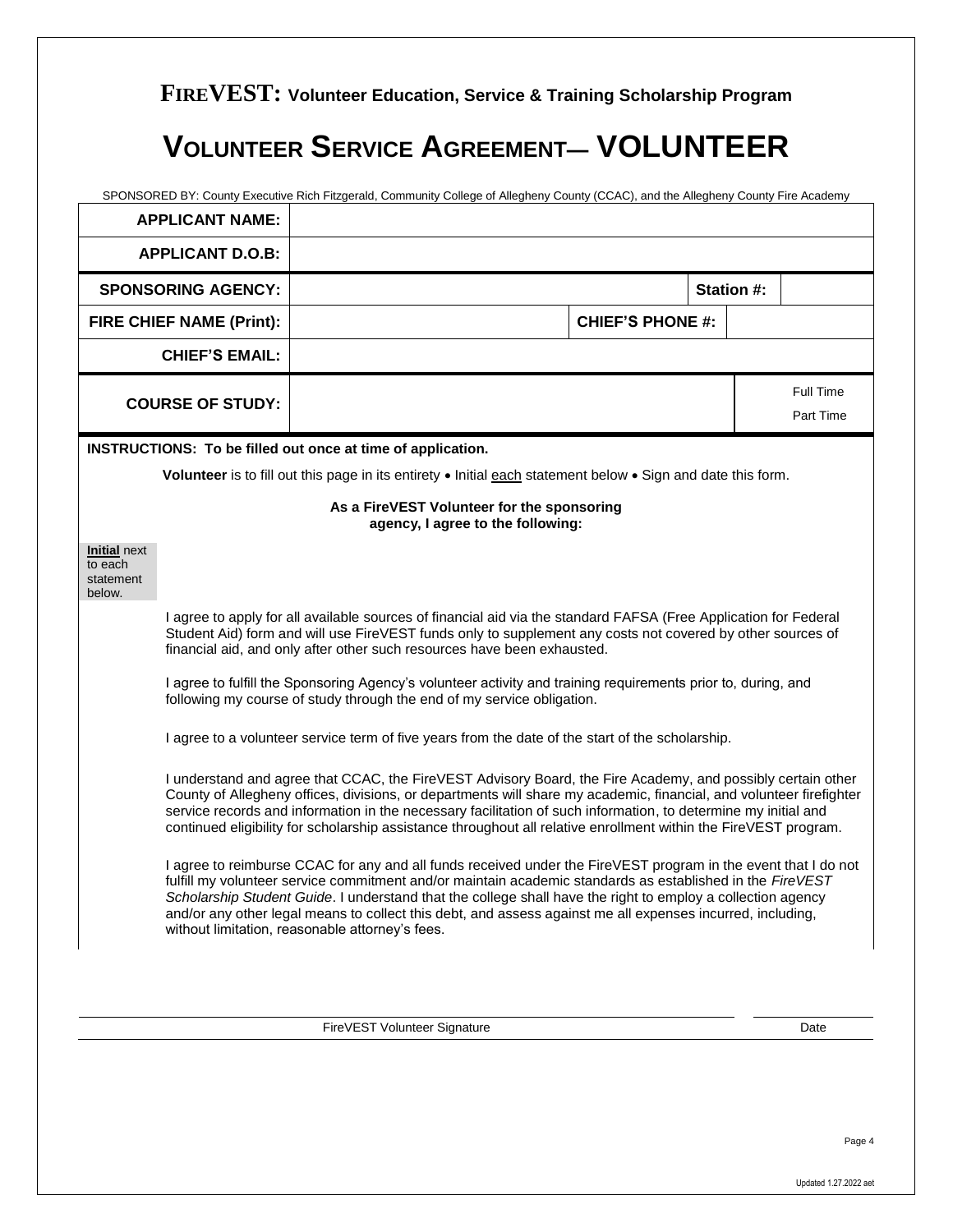## **SPONSORING AGENCY VERIFICATION & TRACKING FORM**

SPONSORED BY: County Executive Rich Fitzgerald, Community College of Allegheny County (CCAC), and the Allegheny County Fire Academy

| <b>APPLICANT NAME:</b>          |                                                       |                                                                                                       |                                                                                                                                                                                                                                     |                         |            |  |
|---------------------------------|-------------------------------------------------------|-------------------------------------------------------------------------------------------------------|-------------------------------------------------------------------------------------------------------------------------------------------------------------------------------------------------------------------------------------|-------------------------|------------|--|
| <b>APPLICANT D.O.B:</b>         |                                                       |                                                                                                       |                                                                                                                                                                                                                                     |                         |            |  |
| <b>SPONSORING AGENCY:</b>       |                                                       |                                                                                                       |                                                                                                                                                                                                                                     |                         | Station #: |  |
|                                 |                                                       |                                                                                                       |                                                                                                                                                                                                                                     |                         |            |  |
|                                 |                                                       |                                                                                                       | This section to be filled out by the Chief of the Sponsoring Agency                                                                                                                                                                 |                         |            |  |
| <b>FIRE CHIEF NAME (Print):</b> |                                                       |                                                                                                       |                                                                                                                                                                                                                                     | <b>PHONE #:</b>         |            |  |
| <b>FIRE CHIEF EMAIL:</b>        |                                                       |                                                                                                       |                                                                                                                                                                                                                                     |                         |            |  |
|                                 |                                                       |                                                                                                       | <b>INSTRUCTIONS:</b> Each semester, Fire Chief is to fill out this form in its entirety for each FireVEST participant in the<br>Sponsoring Agency. Sign and date below. Return form to the FireVEST Advisory Board (address below). |                         |            |  |
|                                 |                                                       |                                                                                                       | In accordance with the requirements for the completion of the FireVEST Scholarship Program, I affirm that                                                                                                                           |                         |            |  |
|                                 |                                                       |                                                                                                       | a new recruit*                                                                                                                                                                                                                      |                         | Date:      |  |
|                                 |                                                       |                                                                                                       |                                                                                                                                                                                                                                     | an active firefighter** |            |  |
|                                 | Print name of Applicant                               |                                                                                                       |                                                                                                                                                                                                                                     | terminated service on:  |            |  |
|                                 |                                                       |                                                                                                       |                                                                                                                                                                                                                                     |                         |            |  |
|                                 | Print name of Sponsoring Agency                       |                                                                                                       | in the municipality/borough of                                                                                                                                                                                                      |                         |            |  |
|                                 |                                                       |                                                                                                       |                                                                                                                                                                                                                                     |                         |            |  |
|                                 |                                                       |                                                                                                       | and that this applicant has met all service<br>requirements to maintain eligibility and is                                                                                                                                          |                         |            |  |
|                                 |                                                       |                                                                                                       | performing to the department's minimum                                                                                                                                                                                              |                         |            |  |
|                                 | Print name of Municipality or Borough                 |                                                                                                       | standards.                                                                                                                                                                                                                          |                         |            |  |
|                                 |                                                       |                                                                                                       | *A new recruit is defined as "a member of no more than six (6) months in good standing of a volunteer fire department/company."                                                                                                     |                         |            |  |
|                                 | **An <i>active firefighter</i> is defined as one who: |                                                                                                       | Is actively involved in his/her fire department/company of more than six (6) months in good standing                                                                                                                                |                         |            |  |
|                                 |                                                       | Is trained to perform the function of fire prevention and suppression, and                            |                                                                                                                                                                                                                                     |                         |            |  |
| a.<br>b.                        | Performs all duties safely                            | Knows the department's organization structure                                                         |                                                                                                                                                                                                                                     |                         |            |  |
| c.                              |                                                       | Responds to alarms or fires or other emergencies                                                      |                                                                                                                                                                                                                                     |                         |            |  |
| d.                              |                                                       | Is able to use personal protective equipment<br>Performs to their own department's minimum standards. |                                                                                                                                                                                                                                     |                         |            |  |
|                                 |                                                       |                                                                                                       | NOTE: If you are the chief or related to the chief, another authorizing agent must complete this form.                                                                                                                              |                         |            |  |
|                                 |                                                       |                                                                                                       |                                                                                                                                                                                                                                     |                         |            |  |
|                                 |                                                       |                                                                                                       |                                                                                                                                                                                                                                     |                         |            |  |
|                                 |                                                       | Fire Chief Signature-Sponsoring Agency                                                                |                                                                                                                                                                                                                                     |                         | Date       |  |
|                                 |                                                       |                                                                                                       | FOR OFFICE USE ONLY                                                                                                                                                                                                                 |                         |            |  |
|                                 |                                                       |                                                                                                       |                                                                                                                                                                                                                                     |                         |            |  |
| <b>SEMESTER</b><br>Check        | Fall                                                  |                                                                                                       |                                                                                                                                                                                                                                     |                         |            |  |
| appropriate<br>semester         | Spring                                                |                                                                                                       |                                                                                                                                                                                                                                     |                         |            |  |
|                                 |                                                       |                                                                                                       |                                                                                                                                                                                                                                     |                         |            |  |
|                                 |                                                       | <b>YEAR</b>                                                                                           |                                                                                                                                                                                                                                     | <b>COMMENTS</b>         |            |  |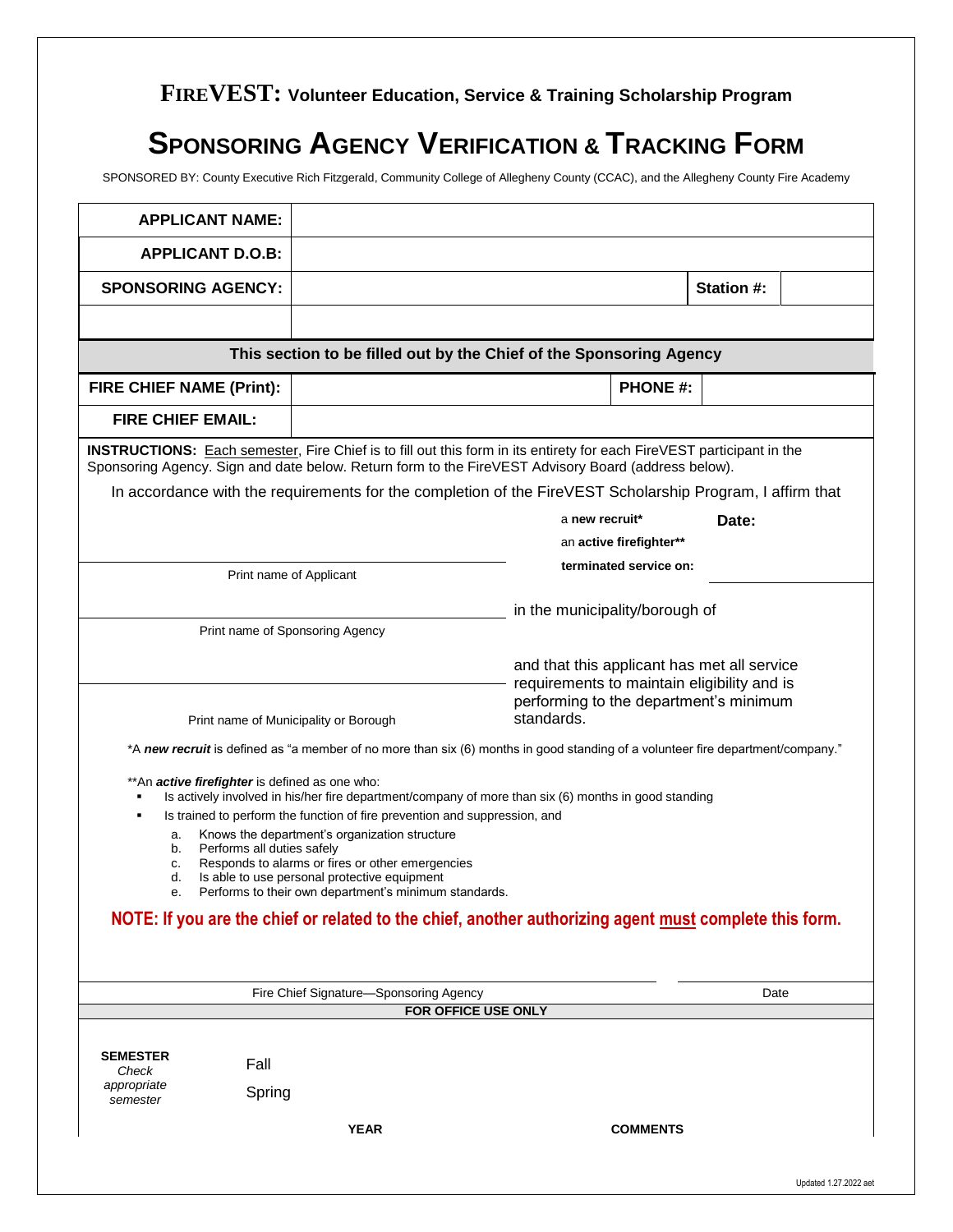### Certification of Information

By signing below, I hereby certify that the information supplied in this application is true to the best of my knowledge. I further understand that the credentials filed in support of this application will become the final property of the Community College of Allegheny County and/or also that of any applicable office, division, or department of Allegheny County.

### FERPA—Release of Academic and Financial Records

I hereby understand and agree that it will be necessary for the Community College of Allegheny County ("CCAC"), the Fire Academy, the FireVEST Advisory Board, my sponsoring agency, and possibly other Allegheny County offices (as indicated above), to share various records and personal information of mine in order to determine my initial and continued eligibility for scholarship assistance as relative to my application to and enrollment in the FireVEST program.

I acknowledge that such information and records may include, but not necessarily be limited to:

- Education and/or academic records, such as transcripts and attendance
- Financial information (financial aid information and/or determination)
- Other protected personal information (as defined by FERPA\*)
- Volunteer firefighter service records

By signing below, I hereby provide my permission for any and all pertinent information and/or records to be released and/or shared accordingly.

| Signature: |                   | Date:         |  |
|------------|-------------------|---------------|--|
| Name:      |                   | <b>D.O.B.</b> |  |
|            | Please print name |               |  |

\*The Community College of Allegheny County is subject to the provisions of and complies with the Family Education Rights and Privacy Act of 1974 ("FERPA"). A statement of the college policy can be found in the student handbook and college catalog. FERPA defines an "educational record" as "those records, files, documents, and other materials" that (1) "contain information directly related to a student;" and (2) "are maintained by an educational agency or institution or by a person acting for such agency or institution."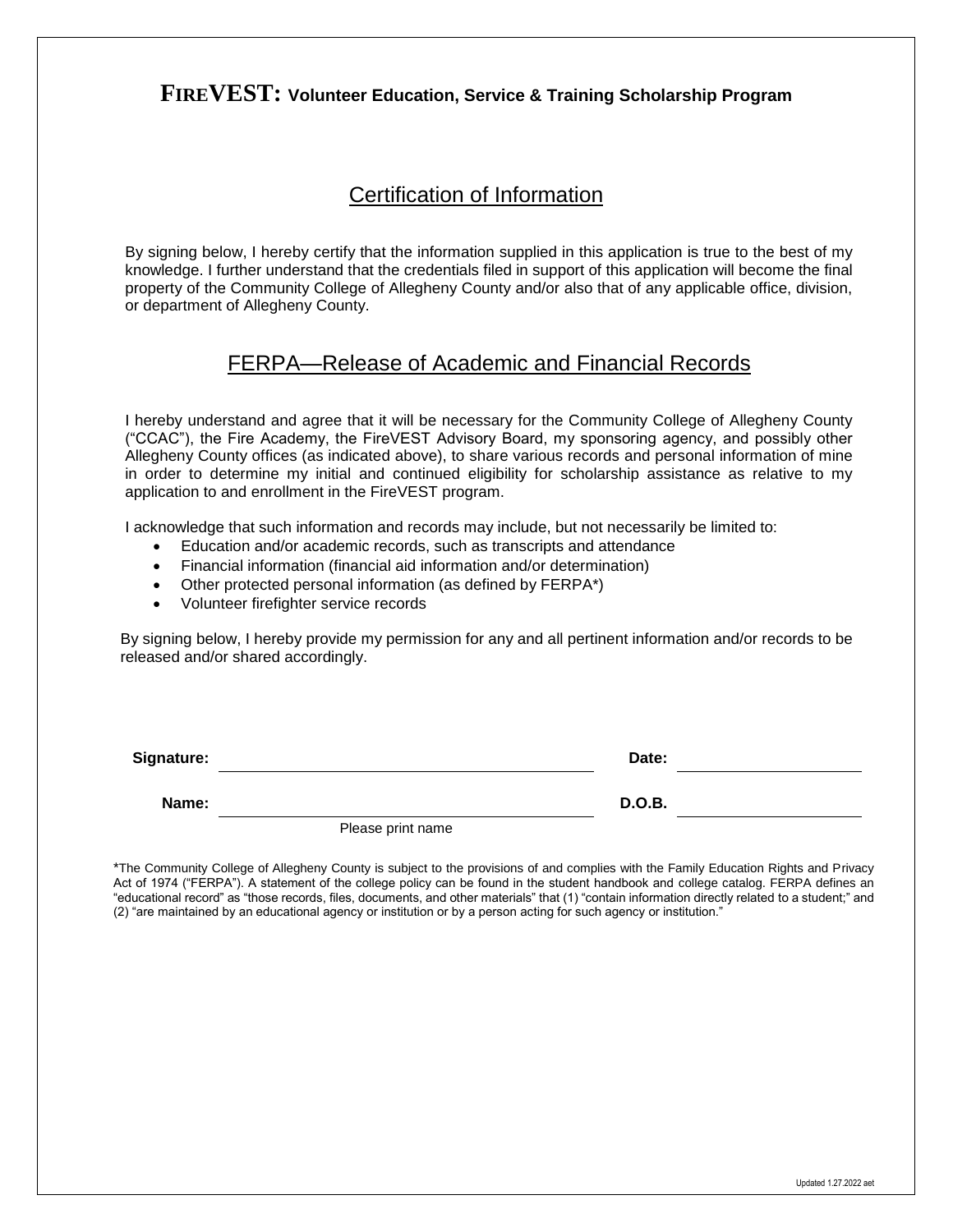## **LETTER OF REFERENCE FORM**

**For recommendation to the FireVEST Program**

#### **GENERAL**

- At least one (1) letter of reference must be submitted to apply for the FireVEST program.
- Up to three (3) letters of reference may be submitted.

#### **SELECTING AN APPROPRIATE REFERENCE**

- All applicants may submit a reference from an employer, work colleague, or any other **non-family** member.
- **Letters from friends or family members are not acceptable**.
- Individuals providing letters of reference must be familiar with your character and abilities.

#### **SUBMITTING THIS FORM**

- The applicant should complete Section I of this form.
- This form, with Section I completed, and a self-addressed stamped envelope (s.a.s.e.), should be given to the person who has agreed to provide a letter of reference ("the recommender").
- The recommender should complete Section II of this form and send it in the s.a.s.e., sealed, and signed over the seal, back to the applicant.
- The applicant should include this letter of reference (in its unopened, sealed, and signed envelope) with his/her application materials.

#### **SECTION I:** *TO BE COMPLETED BY THE APPLICANT*

| Name: |       |     |       |        |
|-------|-------|-----|-------|--------|
|       | Last  |     | First | Middle |
|       |       |     |       |        |
| D.O.B |       |     |       |        |
|       | Month | Day | Year  |        |

### **RIGHT OF ACCESS WAIVER**

FireVEST program participants have access to the information in their files as maintained by CCAC and the Fire Academy. However, many recommenders choose not to provide letters of reference unless the confidentiality of those letters is ensured. Therefore, as provided for under the Family Educational and Privacy Act of 1974, the FireVEST program requests that the applicant complete the section below, indicating whether or not s/he waives his/her right to review this letter of reference. All letters of reference will be given equal consideration by the FireVEST Advisory Board, without regard to the applicant's decision as indicated below.

**I do** waive my right of access to this letter of reference. This letter **is strictly** confidential.

**I do not** waive my right of access to this letter of reference. This letter **is not** confidential.

Applicant's Signature: **Date: Date: Date: Date: Date: Date: Date: Date: Date: Date: Date: Date: Date: Date: Date: Date: Date: Date: Date: Date: Date: Date: Date: Date: Date:**